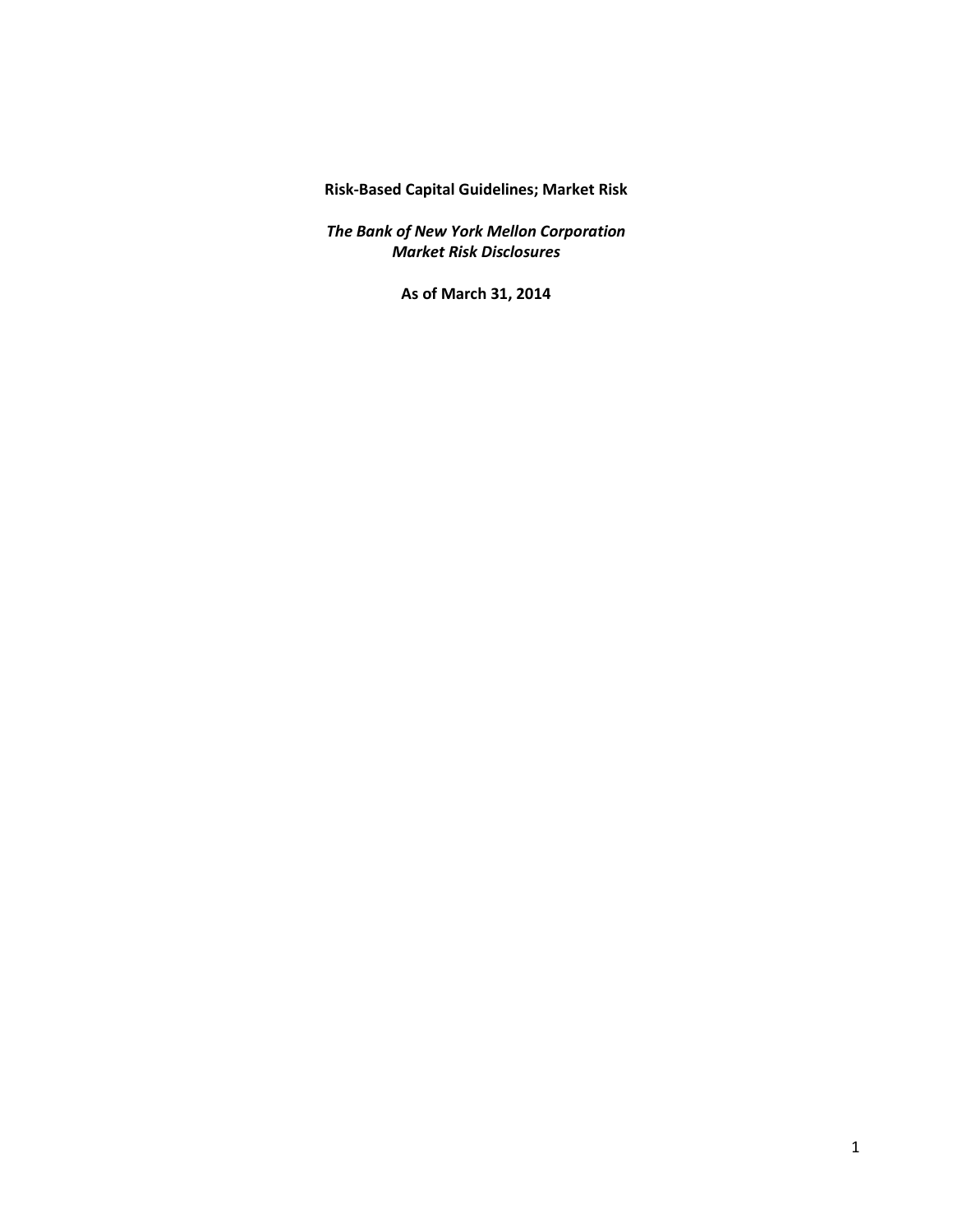# **Basel II.5 Market Risk Quarterly Disclosure**

### *Introduction*

Since January 1, 2013, The Bank of New York Mellon Corporation (the "Company") has operated under the revised risk-based capital guidelines for market risk, referred to as Basel II.5, issued jointly by the Office of the Comptroller of the Currency ("OCC"), Board of Governors of the Federal Reserve System ("FRB"), and Federal Deposit Insurance Corporation ("FDIC"), and published in the Federal Register (Vol. 77, No. 169) on August 30,  $2012<sup>1</sup>$  $2012<sup>1</sup>$  $2012<sup>1</sup>$  (the "Final Market Risk Capital Rule").

The Final Market Risk Capital Rule requires us to make publicly available quantitative disclosures at least quarterly. Specifically, we are required to disclose among other items, certain quantitative information on the following measures as applicable to the Company:

• Value-at-Risk ("VaR") based measures:

VaR is a measure of the dollar amount of potential loss at a specified confidence level from adverse market movements in an ordinary market environment.

Stressed VaR based measures:

Stressed VaR is a measure of the dollar amount of potential loss at a specified confidence level from adverse market movements in an environment of significant market stress.

Incremental risk capital ("IRC") requirements:

IRC is a measure of the dollar amount of potential loss from the exposure to default and migration risks for fixed income positions in trading books.

• Comprehensive risk measure ("CRM") capital requirements:

 $\overline{a}$ 

CRM is a measure of the dollar amount of potential loss from the exposure to all price risks in correlation trading portfolios.

The quantitative and qualitative information included in this quarterly disclosure is provided at the Company consolidated level.

## *Covered Positions*

The Final Market Risk Capital Rule requires us to calculate the market risk regulatory capital based on the population of covered positions. Covered positions include all foreign exchange and commodity positions as well as assets and liabilities in our trading book that meet minimum regulatory requirements for inclusion in the market risk regulatory capital.

Due to the regulatory requirements for covered positions, the population of positions included in our regulatory VaR is different from the population of positions in management VaR we disclose in our 10-Q and Annual Reports. Management VaR includes positions subject to internal management VaR limits. The population of covered positions in our regulatory VaR is a subset of the population of positions included in our management VaR.

### *Securitizations*

As of the end of the first quarter of 2014, BNY Mellon's population of covered positions does not include any positions that meet the definition of a securitization position in the Final Market Risk Capital Rule.

### *Correlation Trading Positions*

During the first quarter of 2014, the Company's population of covered positions did not include any correlation trading positions.

<span id="page-1-0"></span><sup>1</sup> https://www.federalregister.gov/articles/2012/08/30/2 012-16759/risk-based-capital-guidelines-market-risk#h-61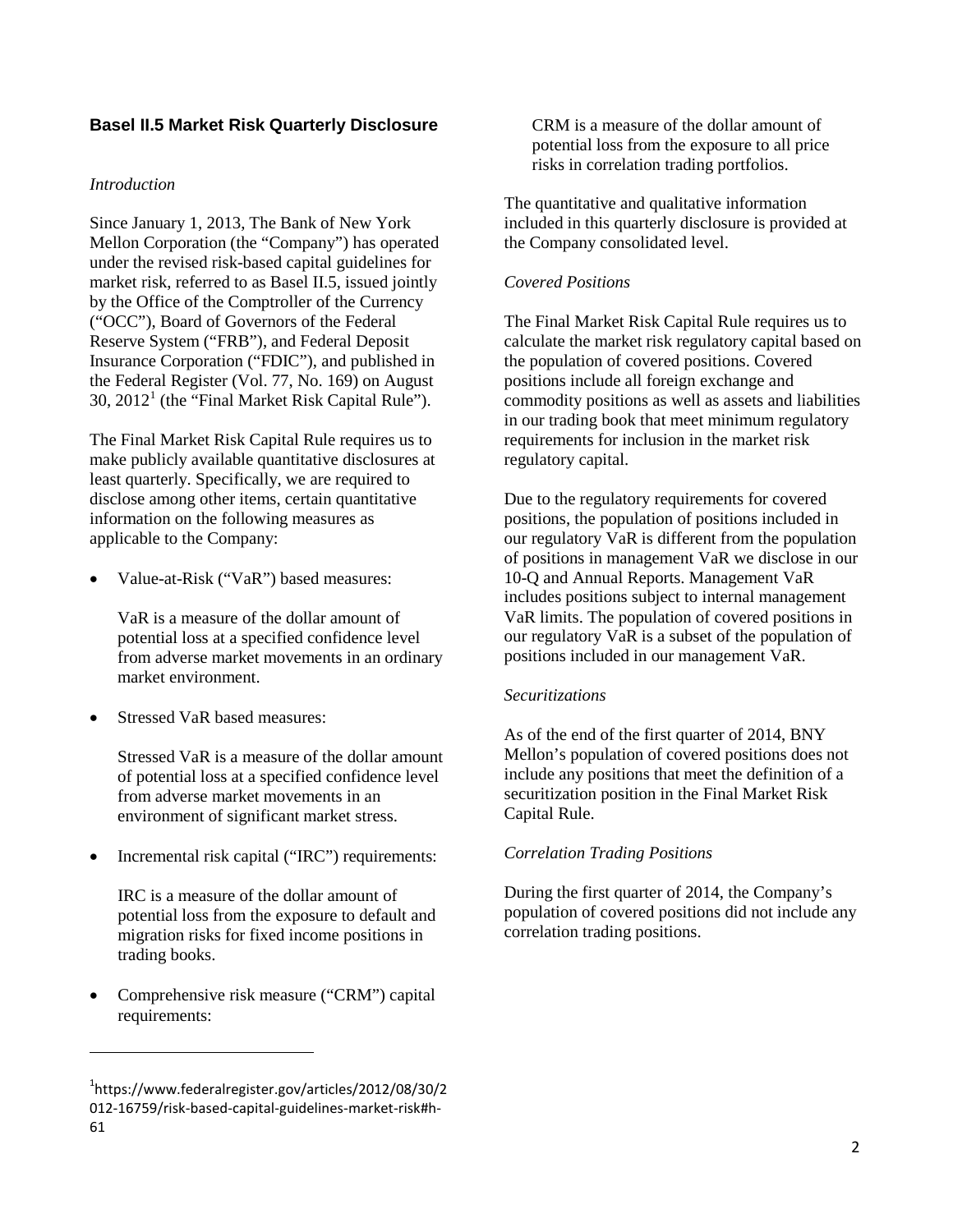#### *Measurement and Monitoring*

The following table summarizes the minimum capital requirement and risk-weighted assets ("RWA") for market risk as of the end of the first quarter of 2014 calculated in accordance with the Final Market Risk Capital Rule.

| <b>Component</b>                  | March 31, 2014 |            |
|-----------------------------------|----------------|------------|
| $(S \in \mathbb{N})$ in millions) | Capital        | <b>RWA</b> |
| VaR                               | \$85.5         | \$1,069.2  |
| <b>Stressed VaR</b>               | 113.5          | 1.418.2    |
| Specific Risk Standard Charge     | 229.7          | 2,870.5    |
| Total Market Risk Capital and RWA | \$428.6        | \$5,357.8  |

#### *VaR Based Measures*

VaR is a measure of the dollar amount of potential loss at a specified confidence level from adverse market movements in an ordinary market environment. Our VaR methodology is based on a Monte Carlo simulation. The calculation of our regulatory VaR assumes a ten-day holding period, utilizes a 99% confidence level, a 500 day lookback with a weighting scheme, and incorporates the non-linear characteristics of options. The ten-day regulatory VaR is derived by scaling one-day VaR to a ten-day holding period.

The following table indicates the calculated regulatory VaR amounts for the overall portfolio of covered positions as well as separate measures for interest rate, foreign exchange, equity and credit components of VaR for the first quarter of 2014.

| VaR(a)<br>$(S \in millions)$ | O1 2014 |        |        |              |
|------------------------------|---------|--------|--------|--------------|
|                              | Mean    | Low    | High   | Mar 31 $(b)$ |
| Interest rate                | \$28.5  | \$20.4 | \$46.1 | \$30.4       |
| Foreign exchange             | 3.2     | 1.5    | 5.6    | 3.6          |
| Equity                       | 6.8     | 3.8    | 11.4   | 5.6          |
| Credit                       | 0.0     | 0.0    | 0.1    | 0.1          |
| Diversification              | (10.0)  | N/M    | N/M    | (11.6)       |
| Overall portfolio            | \$28.5  | \$19.9 | \$44.1 | \$28.1       |

*(a) Ten-day, 99% confidence regulatory VaR.*

*(b) VaR is calculated on last business date of quarter.*

*N/M* – *Because the minimum and maximum may occur on different days for different risk components, it is not meaningful to compute a portfolio diversification effect.*

#### *Composition of material portfolios of covered positions*

The interest rate component of VaR represents instruments whose values predominantly vary with

the level or volatility of interest rates. These instruments include, but are not limited to: debt securities, mortgage-backed securities, swaps, swaptions, forward rate agreements, exchange traded futures and options, and other interest rate derivative products.

The foreign exchange component of VaR represents instruments whose values predominantly vary with the level or volatility of currency exchange rates or interest rates. These instruments include, but are not limited to: currency balances, spot and forward transactions, currency options, and exchange traded futures and options, and other currency derivative products.

The equity component of VaR is comprised of instruments that represent an ownership interest in the form of domestic and foreign common stock or other equity-linked instruments. These instruments include, but are not limited to: common stock, exchange traded funds, American Depositary Receipts, listed equity options (puts and calls), OTC equity options, equity total return swaps, equity index futures and other equity derivative products.

The diversification component of VaR is the risk reduction benefit that occurs when combining portfolios and offsetting positions, and from the correlated behavior of risk factor movements.

During the first quarter of 2014, interest rate risk generated 74% of average VaR, equity risk generated 18% of average VaR and foreign exchange risk accounted for 8% of average VaR.

#### *Stressed VaR Based Measures*

Stressed VaR is a measure of the dollar amount of potential loss at a specified confidence level from adverse market movements in an environment of significant market stress. Stressed VaR uses the same model as our regulatory VaR, but incorporating inputs calibrated to historical data from a continuous one year stress period selected based on empirical studies. The calculation of our regulatory Stressed VaR assumes a ten-day holding period, utilizes a 99% confidence level, a 250 day look-back with a weighting scheme, and incorporates the non-linear characteristics of options. The ten-day regulatory Stressed VaR is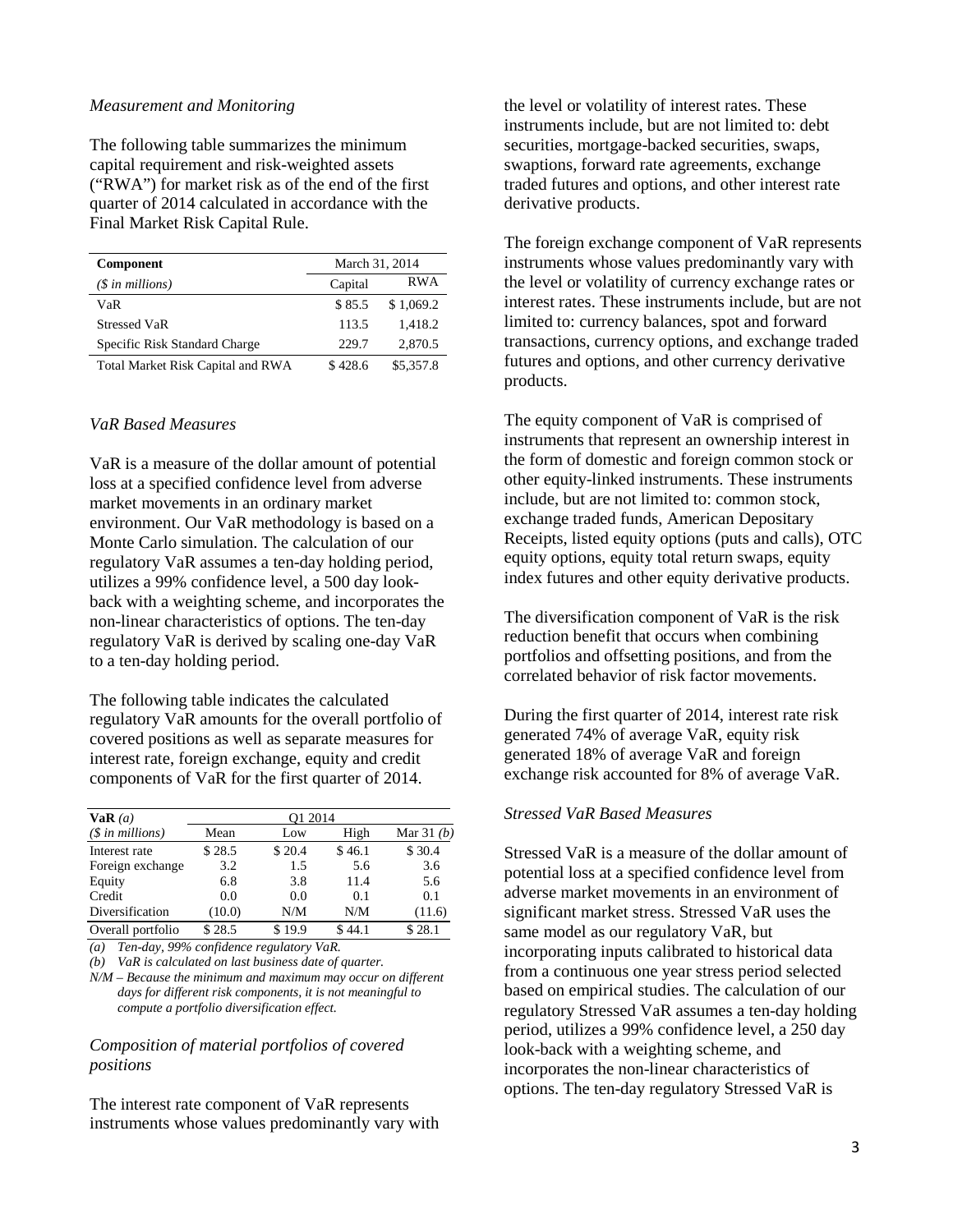derived by scaling one-day Stressed VaR to a tenday holding period.

The following table indicates the calculated regulatory Stressed VaR amounts for the overall portfolio of covered positions as well as separate measures for interest rate, foreign exchange, equity and credit components of Stressed VaR for the first quarter of 2014.

| Stressed VaR $(a)$ | O1 2014 |        |        |        |
|--------------------|---------|--------|--------|--------|
| $($in\, millions)$ | Mean    | Low    | High   | Mar 31 |
| Interest rate      | \$39.3  | \$27.0 | \$52.4 | \$52.4 |
| Foreign exchange   | 5.6     | 3.2    | 7.0    | 6.2    |
| Equity             | 7.8     | 4.6    | 14.2   | 8.4    |
| Credit             | 0.0     | 0.0    | 0.1    | 0.0    |
| Diversification    | (14.8)  | N/M    | N/M    | (21.1) |
| Overall portfolio  | \$37.8  | \$30.5 | \$48.3 | \$45.9 |

*(a) Ten-day, 99% confidence regulatory Stressed VAR.*

*N/M* – *Because the minimum and maximum may occur on different days for different risk components, it is not meaningful to compute a portfolio diversification effect.*

During the first quarter of 2014, interest rate risk generated 75% of average Stressed VaR, equity risk generated 15% of average Stressed VaR and foreign exchange risk accounted for 11% of average Stressed VaR.

#### *Specific Risk Measures*

Specific risk means the risk of loss on a position that could result from factors other than broad market movements and include event risk, default risk, and idiosyncratic risk. The Final Market Risk Capital Rule requires us to measure the specific risk for debt, equity and securitization positions using either our internal models (e.g., VaR, IRC, CRM) provided our regulators approve the use of these models to measure specific risk, or the standardized measurement method. The following three sections describe our specific risk measures.

### *Specific Risk Standard Charge*

We calculate the specific risk standard charge on a quarterly basis under the standardized measurement method. It measures specific risk pursuant to fixed risk weights, which are prescribed by the Final Market Risk Capital Rule.

#### *IRC Requirements*

The IRC model will not be used for the calculation of our market risk regulatory capital until the model is approved by our regulators.

### *CRM Requirements*

The CRM model is not applicable as we do not have correlation trading positions in our population of covered positions.

### *Regulatory VaR Back-testing*

On a daily basis, we compare one-day 99% regulatory VaR to trading profits and losses excluding fees, commissions, reserves, net interest income, and intraday trading to determine the back test multiplier for VaR and Stressed VaR for purposes of calculating the market risk regulatory capital. This daily back-testing is also done at a subportfolio level and facilitates the assessment of the performance of our VaR model.

During the first quarter of 2014, our daily trading loss excluding fees, commissions, reserves, net interest income, and intraday trading did not exceed our calculated regulatory VaR amount of the overall portfolio of covered positions on any given day.